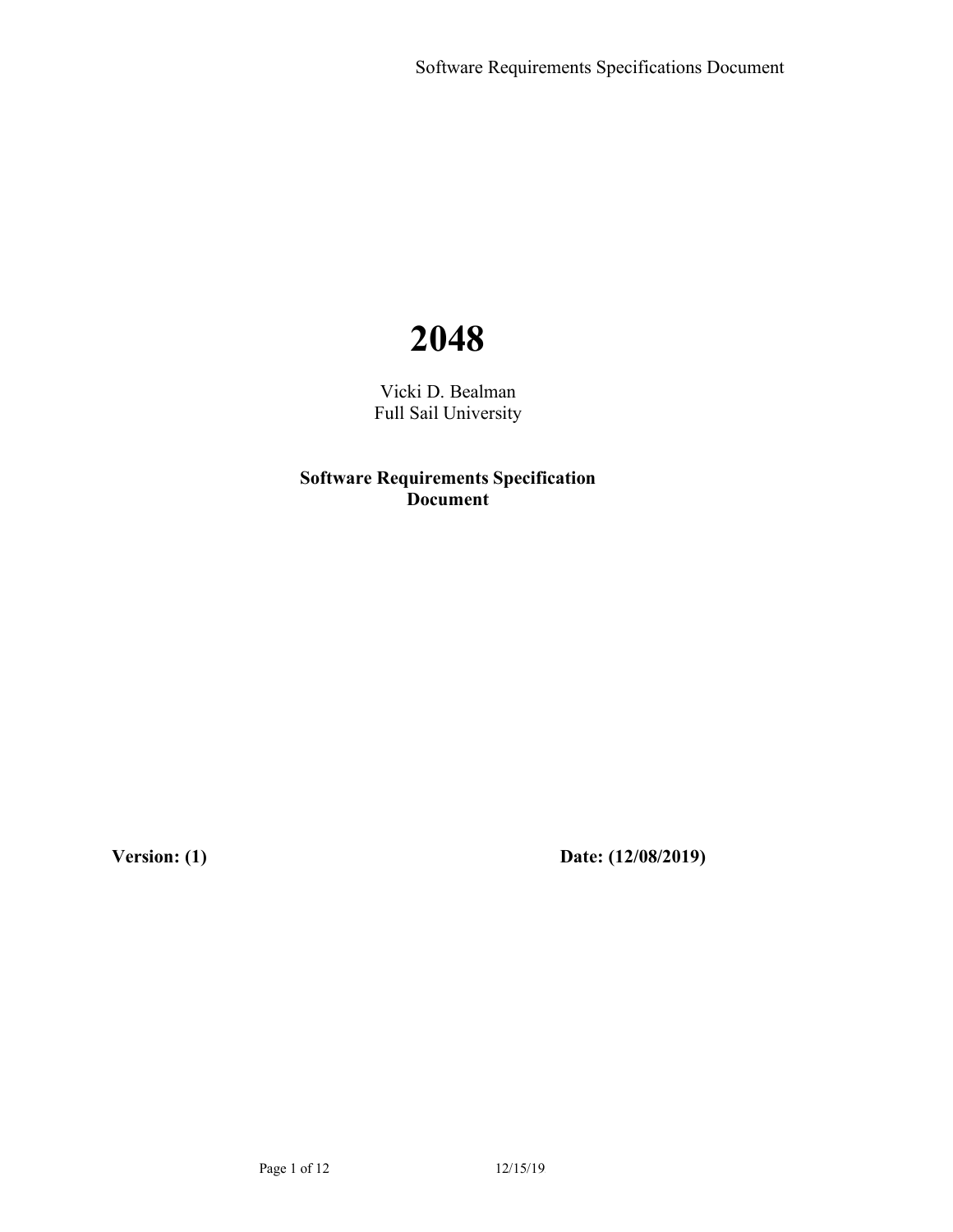## **Table of Contents**

| 1. Introduction                                 | $\overline{\mathbf{4}}$ |
|-------------------------------------------------|-------------------------|
| 1.1 Purpose                                     | $\overline{4}$          |
| 1.2 Scope                                       | $\overline{4}$          |
| 1.3 Definitions, Acronyms, and<br>Abbreviations | $\overline{4}$          |
| 2. The Overall Description                      | 5                       |
| 2.1 Product Perspective                         | 5                       |
| 2.1.1 Product Functions                         | $\mathfrak{H}$          |
| 2.1.2 Operating Environment                     | $\sqrt{2}$              |
| 2.1.3 User Documentation                        | $\mathfrak{H}$          |
| 3. Specific Requirements                        | 6                       |
| 3.1 External interfaces                         | 6                       |
| 3.2 Functions                                   | 6                       |
| 3.3 Game Loop                                   | $\delta$                |
| 3.4 The Four Moves                              | 9                       |
| 3.5 Game Over Check                             | 9                       |
| 3.6 Performance Check                           | 9                       |
| 3.7 Logical Database Requirements               | 10                      |
| 3.8 Design Constraints                          | 10                      |
| 3.9 Software System Attributes                  | 10                      |
| 4. Change Management Process.                   | 11                      |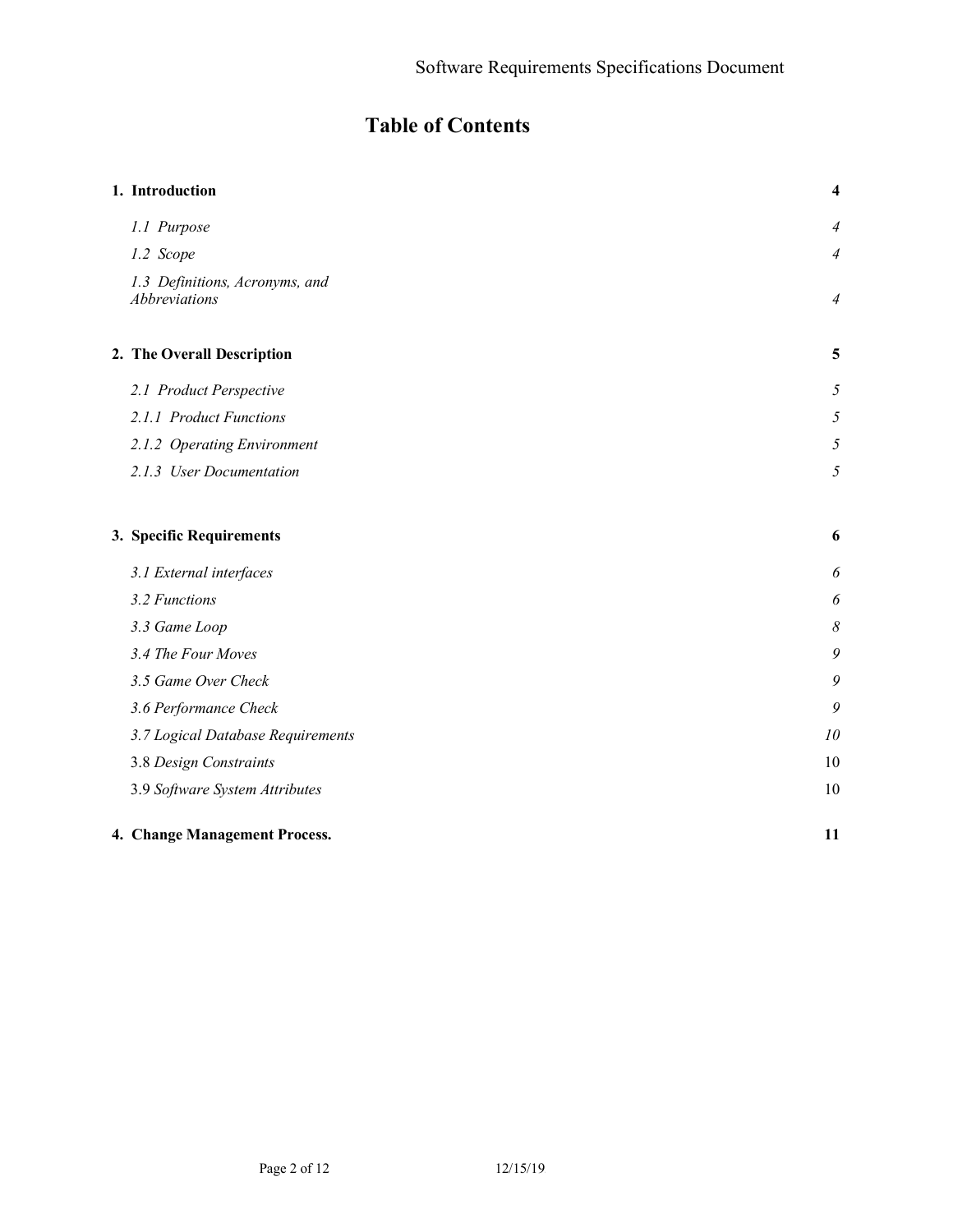## **1. Introduction**

2048 is a simple, open-ended, addictive puzzle game which involves shifting tiles around a grid in an attempt to merge simlar tiles to score points. The game especially resonates with computer science folk as the scoring system is based on powers of 2. You will build the underlying classes to implement a slightly expanded version of 2048 in this assignment and analyze the complexity of some of the operations required for the game.

## **1.1 Purpose**

This document specifies the requirements for the 2048 game software. These requirements relate to the functionality, constraints, performance, attribute and the system interface.

The 2048 is a program used to play the 2048 game. First goal is to allow two users or players to play the game. And the second goal will be that the program should be working and allow the users to play the game.

## **1.2 Scope**

2048 is a simple, open-ended, addictive puzzle game which involves shifting tiles around a grid in an attempt to merge simlar tiles to score points. The game especially resonates with computer science folk as the scoring system is based on powers of 2. You will build the underlying classes to implement a slightly expanded version of 2048 in this assignment and analyze the complexity of some of the operations required for the game.

## **1.3 Definitions, Acronyms, and Abbreviations.**

#### **Tile**

Abstract class which has the concrete implementation TwoNTile. This class tracks a game piece which is moved around a board. If a moving tile collides with another tile, they may merge. In the case of TwoNTile, merging happens if two colliding tiles have the same value: two 2-tiles would merge, two 4-tiles would merge, but a 2-tile and a 4-tile would not merge. Tilesprovide methods to determine if they merge and to produce

#### **Board**

Abstract class with the concrete implementation DenseBoard. This class is responsible for keeping track of a grid of tiles of arbitrary rectangular dimensions. The main operation of the Board is to perform a shift to the left, right, up, or down which moves tiles in the specified direction as far as they will go. If two tiles collide they may merge depending on their properties. The board allows tiles to be added and retrieved according to certain semantics that enable random tiles to be placed.

The concrete implementation of DenseBoard will keep track of tiles using a 2D array or ArrayList. Since 2048 boards never grow or shrink, there is not much difference between using standard arrays or  $ArravList$  in this case so long as there is one memory slot available for every possible tile position.

#### **Game2048**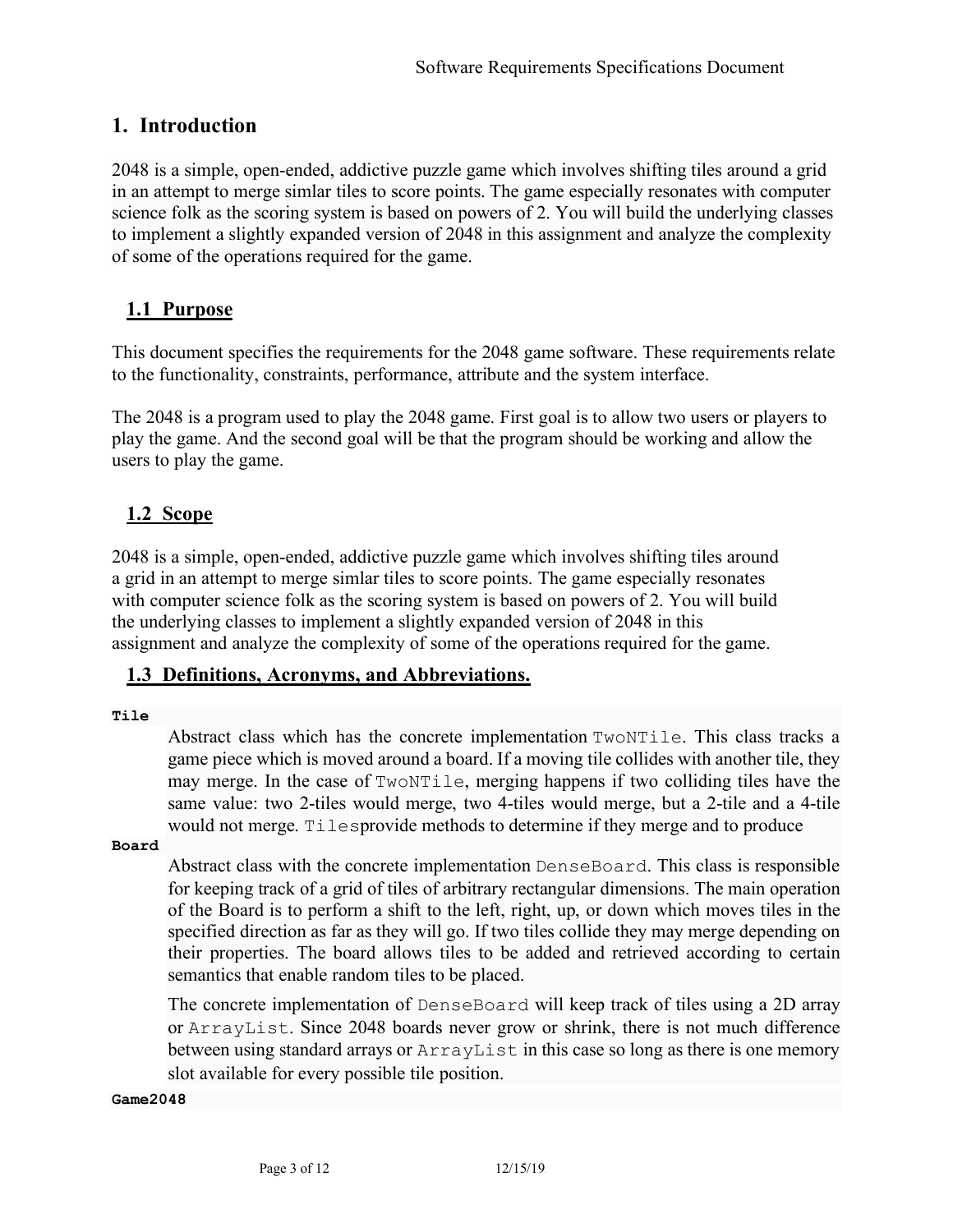Concrete class. Provides a high level interface to a complete game of 2048 with methods to manipulate a board, report the score, and detect the Game Over Conditions. User Inteface classes will interact with this class. A number of the methods of Game2048 simply call corresponding methods of the game's internal Board.

#### **PlayText2048 and PlayGUI2048**

Implement a simple text-based and GUI user interface to play 2048 through itsmain() function.

## **1.4 Intended Audience and Document Overview**

This SRS document is intended for developers, testers, and end users. It contains an overall description of the software, followed by specific requirementsand also nonfuntional ones. It is recommended for the reader to begin with the overview sections and proceed with the sections most pertinent.

## **1.5 Document Conventions**

This document follo0ws the IEEE formatting requirements, Times New Roman 12-point font was used in the majority. *.*

## **Overall Description**

## **2.1 Product Perspective**

2048 is a single-player sliding block puzzle game. The game's objective is to slide numbered tiles on a grid to combine them to create a tile with the number 2048. However, one can continue to play the game after reaching the goal, creating tiles with larger numbers.

2048 is written as free and open-source software subject to the MIT license, written in C#.

### **2.1.1 Product Funtionality**

A summary of the primary functions 2048 offers is as follows:

- Generate a new 2048 grid.
- Print the current grid.
- Print 4 grids.
- Open and resume a previously saved grid.
- Save the current grid.
- Download new versions of the game.
- Change language.
- Enter numbers on the grid.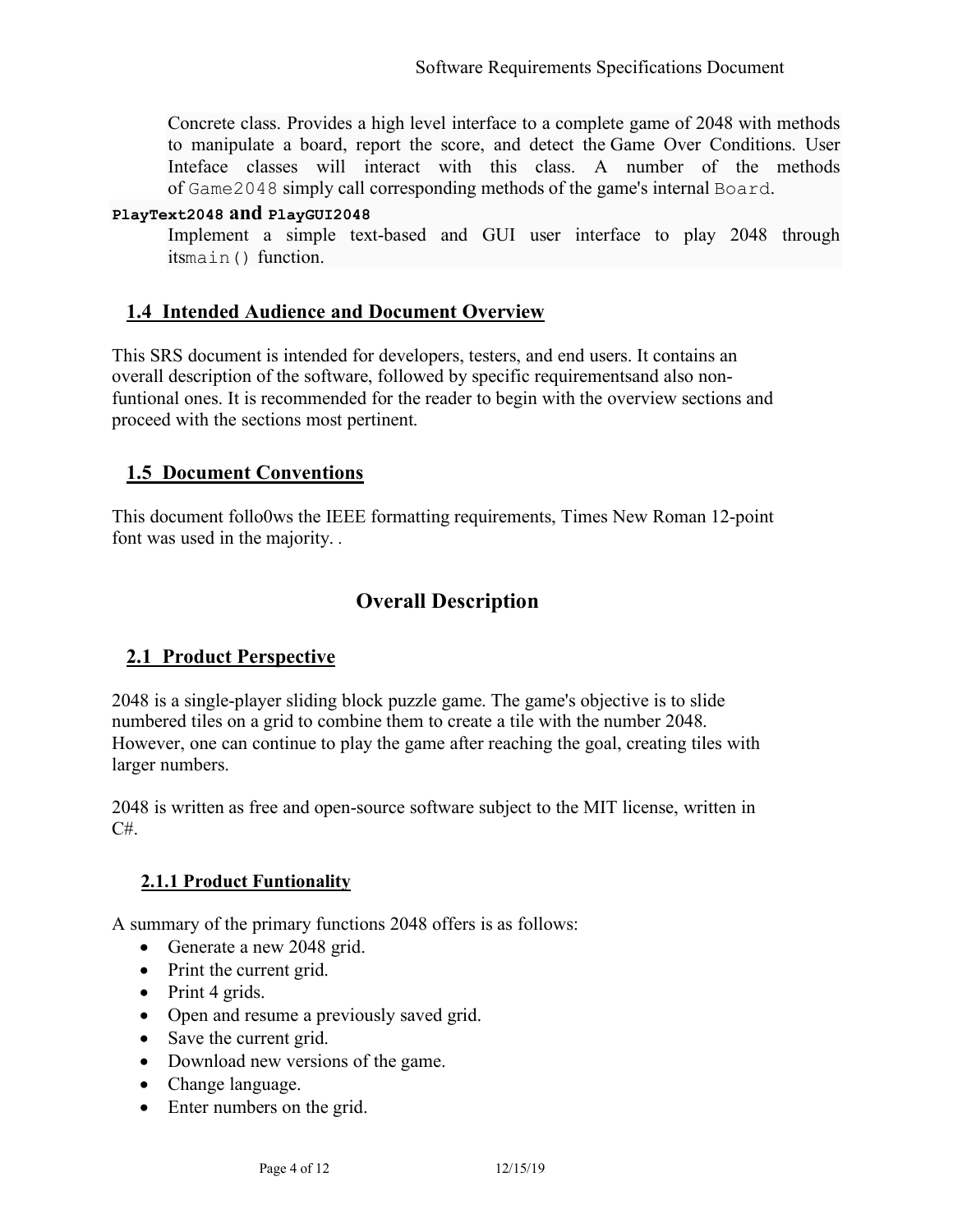- Clear previously entered numbers and tiles.
- Hide doubled tiles.
- Clear previous moves.
- Automatically resolve the current grid.
- Exhibit current score.
- Exhibit high score.
- Restart button.

### **2.1.2 Operating Environment**

2048 runs on Android, iOS, and Windows platforms, in platforms with a Java Runtime Environment, Java version greater or equal to 1.6 is required.

### **2.1.3 User Documentation**

The following documents are available in text format:

- COPYING: a document listing public license, copyright, terms, and conditions of use.
- HOW-TO-RUN-2048: informs the end user how to run 2048 on his/her system
- NEWS: offers a link to the project's forums and explains different versions of the development status.
- README: offers the project's changelog and lists various websites referencing it.

## **Specific Requirements**

## **3.1 User Interfaces**

• This is the primary graphical user interface on 2048:

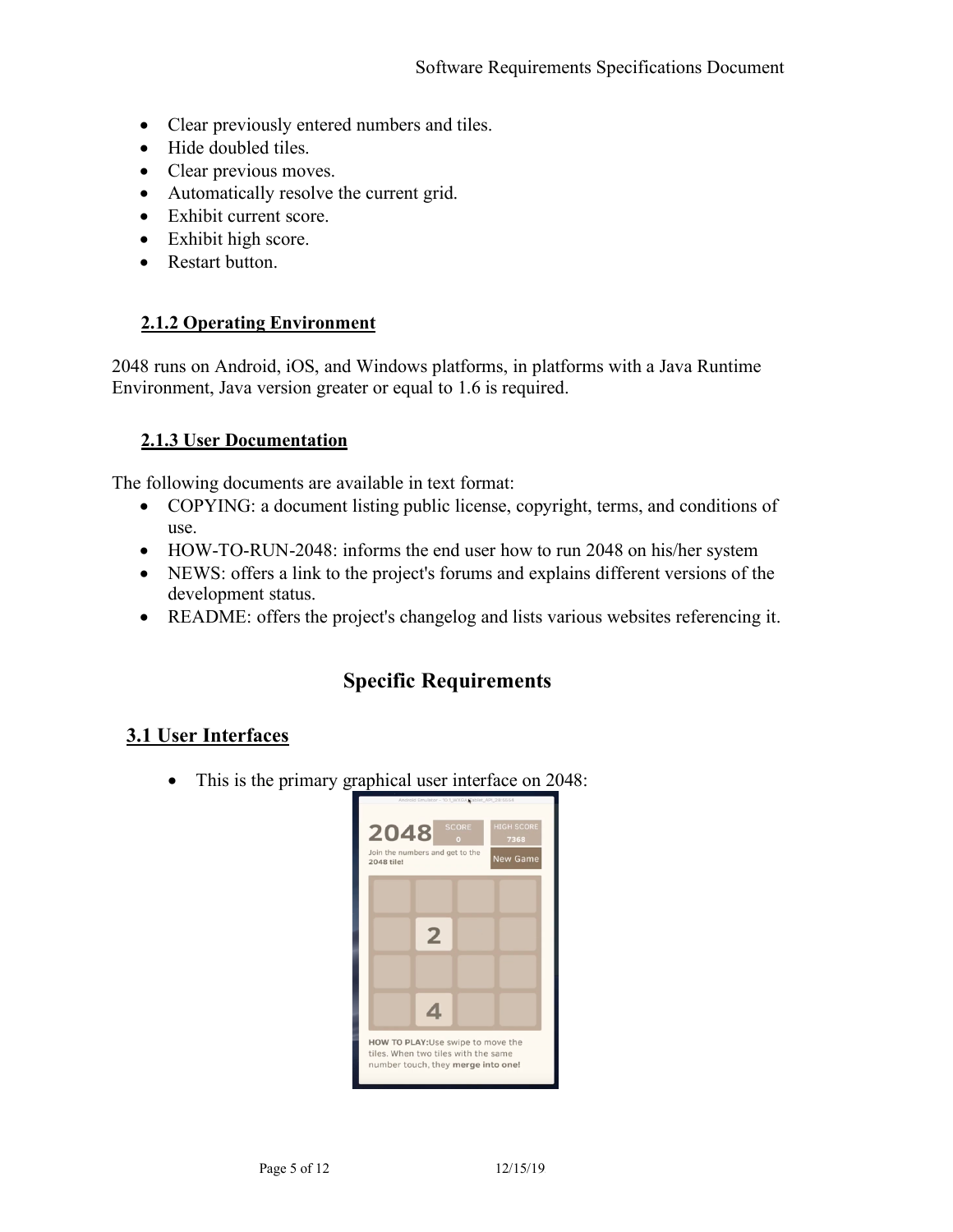The current grid occupies a majority of the window, and on the top we have:

- Title,
- Description,
- Score, and
- High Score.

On the bottom is the "How To Play" instructions.

Swiping and moving two tiles with the same number merges tiles into one, adding numbers together.



PlayGUI2048: A graphical interface is provided which relies on Game2048 to function. This class does not require modification and should work after it allows the arrow keys to be used to speed play. The board size can be set on starting a new game by entering appropriate information.

|                          | Score: $0$               | Shift Away!              |                          | $\rightarrow$ press right arrow (shift Right()) $\rightarrow$ | Shift Away!<br>Score: $16$ |                          |                          |             |
|--------------------------|--------------------------|--------------------------|--------------------------|---------------------------------------------------------------|----------------------------|--------------------------|--------------------------|-------------|
| $\overline{\phantom{0}}$ | $\overline{\phantom{a}}$ |                          |                          |                                                               | $\overline{\phantom{a}}$   | $\overline{\phantom{a}}$ |                          |             |
|                          |                          | $\overline{\phantom{a}}$ | $\overline{\phantom{a}}$ |                                                               | $\overline{\phantom{a}}$   |                          | $\overline{\phantom{a}}$ |             |
|                          |                          |                          |                          |                                                               |                            |                          |                          |             |
| $\overline{\phantom{a}}$ |                          | $\overline{\phantom{a}}$ |                          |                                                               | $\overline{\phantom{0}}$   |                          | $\overline{\phantom{0}}$ |             |
|                          |                          |                          |                          |                                                               |                            |                          |                          |             |
| New Game                 | Rows: $ 4$               |                          | Cols: $ 4 $              |                                                               | New Game                   | Rows: $ 4 $              |                          | Cols: $ 4 $ |

## **3.2 Functions**

Functional requirements define the fundamental actions that must take place in the software in accepting and processing the inputs and in processing and generating the outputs.

These include: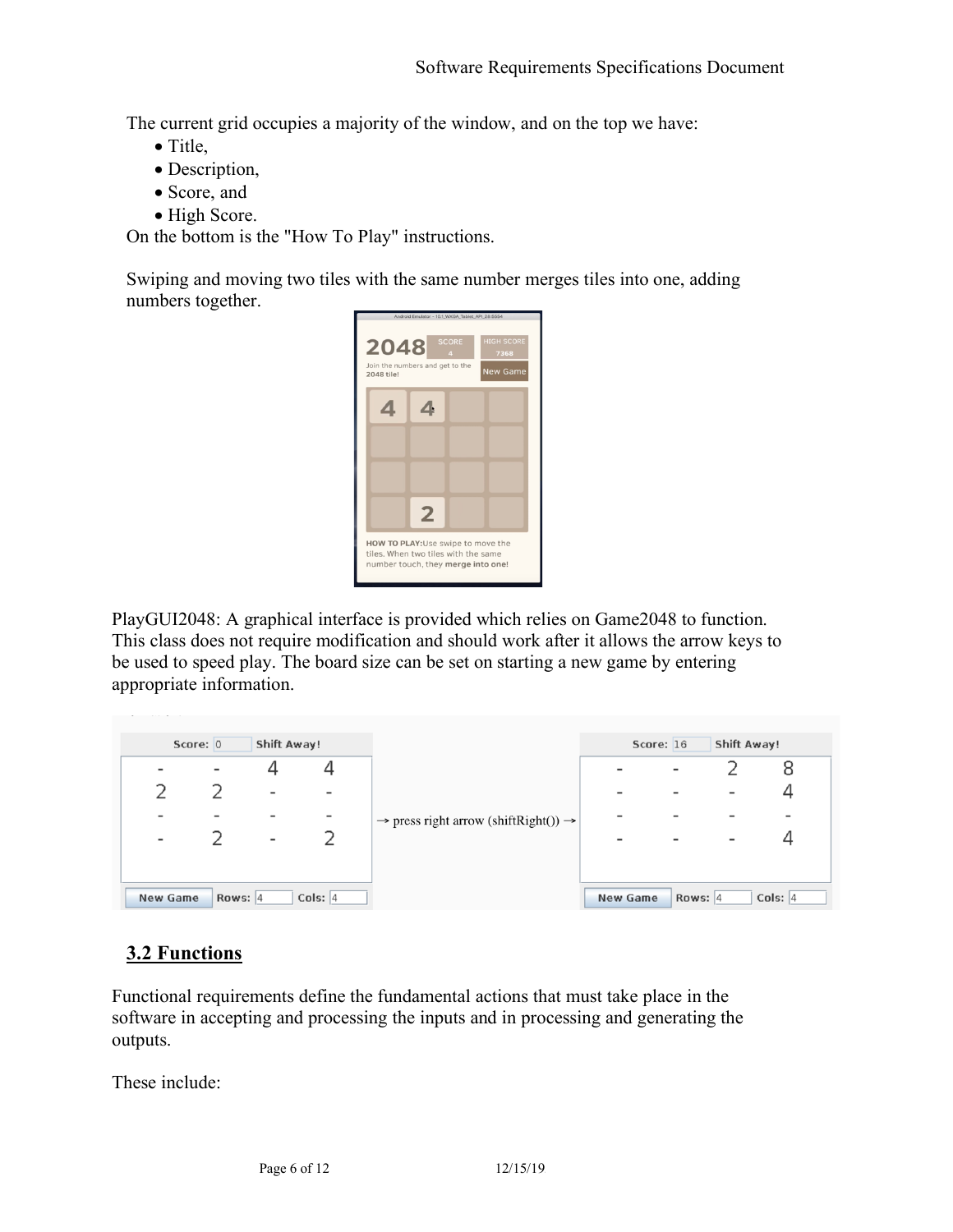- *TwoNTile:*
	- o Concrete implementation of a Tile. TwoNTiles merge with each other but only if they have the same value.
- *DenseBoard*:
	- o Tracks the positions of an arbitrary 2D grid of Tiles. DenseBoard uses an internal, multi-dimensional array to store the tiles and thus has a  $O(R * C)$ memory footprint (rows by columns).
- *Game2048*
	- o Represents the internal state of a game of 2048 and allows various operations of game moves as methods. Uses TwoNTiles and DenseBoard to implement the game.
- *PlayText2048*:
	- o Class to play a single game of 2048.
- *Shifts without Merges*
	- o When shifting tiles in a particular direction, all tiles on the board that can move do so in the direction indicated. The following examples do contain any merges of tiles.
- *Shifts with Merges*:
	- o During a shift, tiles are thought to be "moving" in the shift direction and colliding with one another. For TwoNTiles, collisions between two tiles with the same value causes them to merge and creates a new tile with a larger value. Merging happens even when tiles haven't actually "moved" through any empty space but moving in a direction would cause a collision with another tile of the same value.
- *Resolving Merges*:
	- o Merges are resolved in the opposite direction of the shift direction.
		- Shifting left resolves merges from left to right
		- Shifting right resolves merges from right to left
		- Shifting up resolves merges from up to down
		- Shifting down resolves merges from down to up
- *Shifts that Do and Do Not Change the Board*:
	- o Some shifts move tiles while others do not. In the 2048 game mechanics, performing a shift that moves tiles results in another tile being added to a random free location on the board. Shifts that do not not move any tiles do not move the game forward: no tiles are added, no score is gained, and the state of the board remains the same.
	- o To facilitate this in the game, Boards must indicate when the last shift has moved tiles. During a shiftLeft(), shiftRight(), etc., the Board should track if any tiles have actually been moved. Merging tiles counts as moving. After the shift operation completes, a subsequent call to Board's lastShiftMovedTiles() method should return true if any tiles moved and false otherwise.
	- o A freshly created Board returns false if no shifts have been performed.
- *Scoring of Shifts*: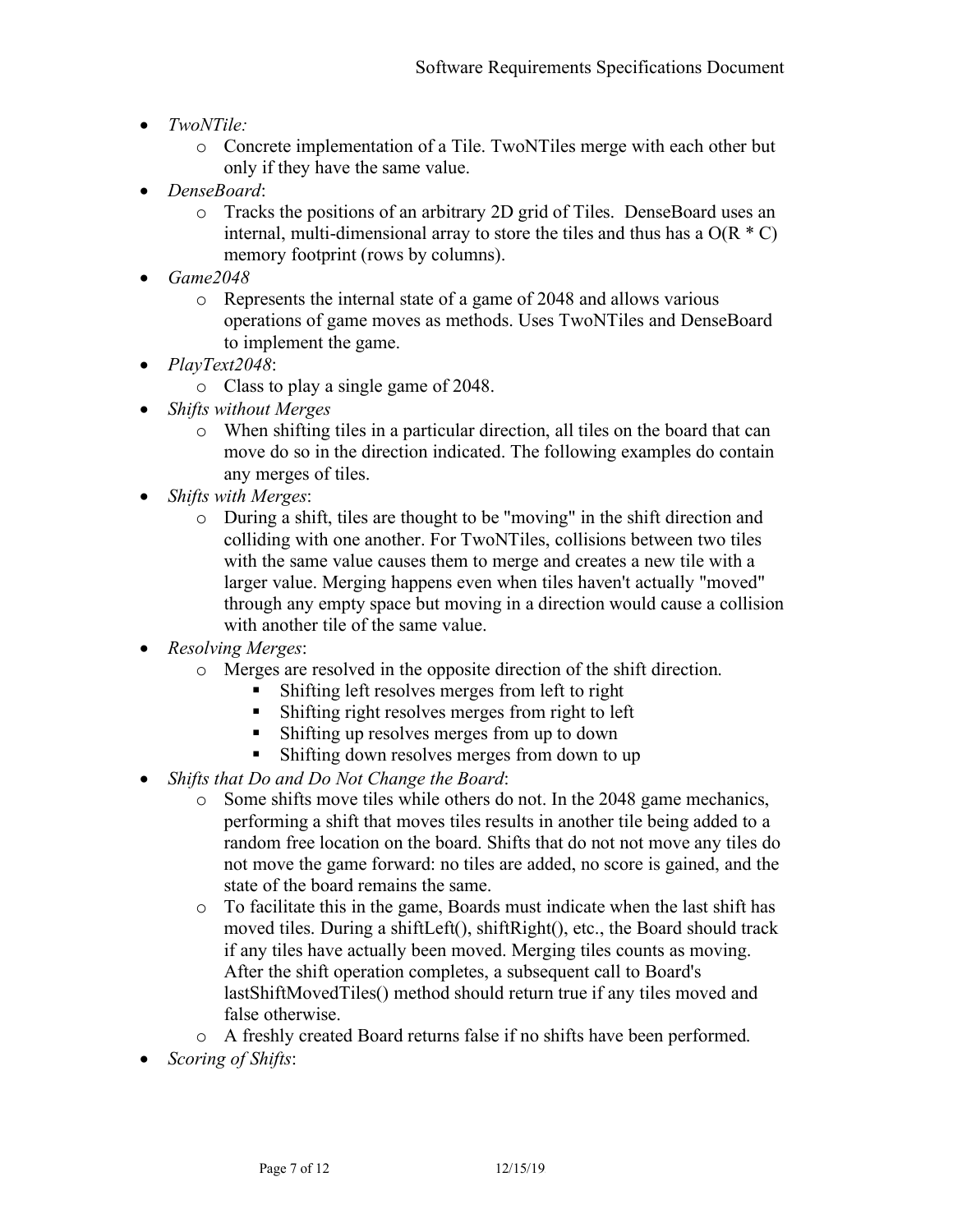- o Players score points every time a shift merges tiles. The score for merging two TwoNTiles is the sum of their values which also happens to be the value of the tile they produce.
	- § Merging two 2-tiles gives a score of 4 and produces a 4-tile
	- Merging two 4-tiles gives a score of 8 and produces an 8-tile
	- § Merging two 8-tiles gives a score of 16 and produces an 16-tile
	- The return value of the DenseBoard shift methods (shiftLeft(),shiftRight(), etc.) is the score for shifting which is the sum of all merges that happen.

## **3.3 Game Loop**

Everything starts from the game loop. We have 2 numbers on the board whose positions are randomized. When numbers are moved towards one of 4 directions, a new number will be added, which can be 2 or 4. In the mean time, a pair of the same number on the same row or column will be merged and summed up. If the board is full and no more moves are available, the game ends.

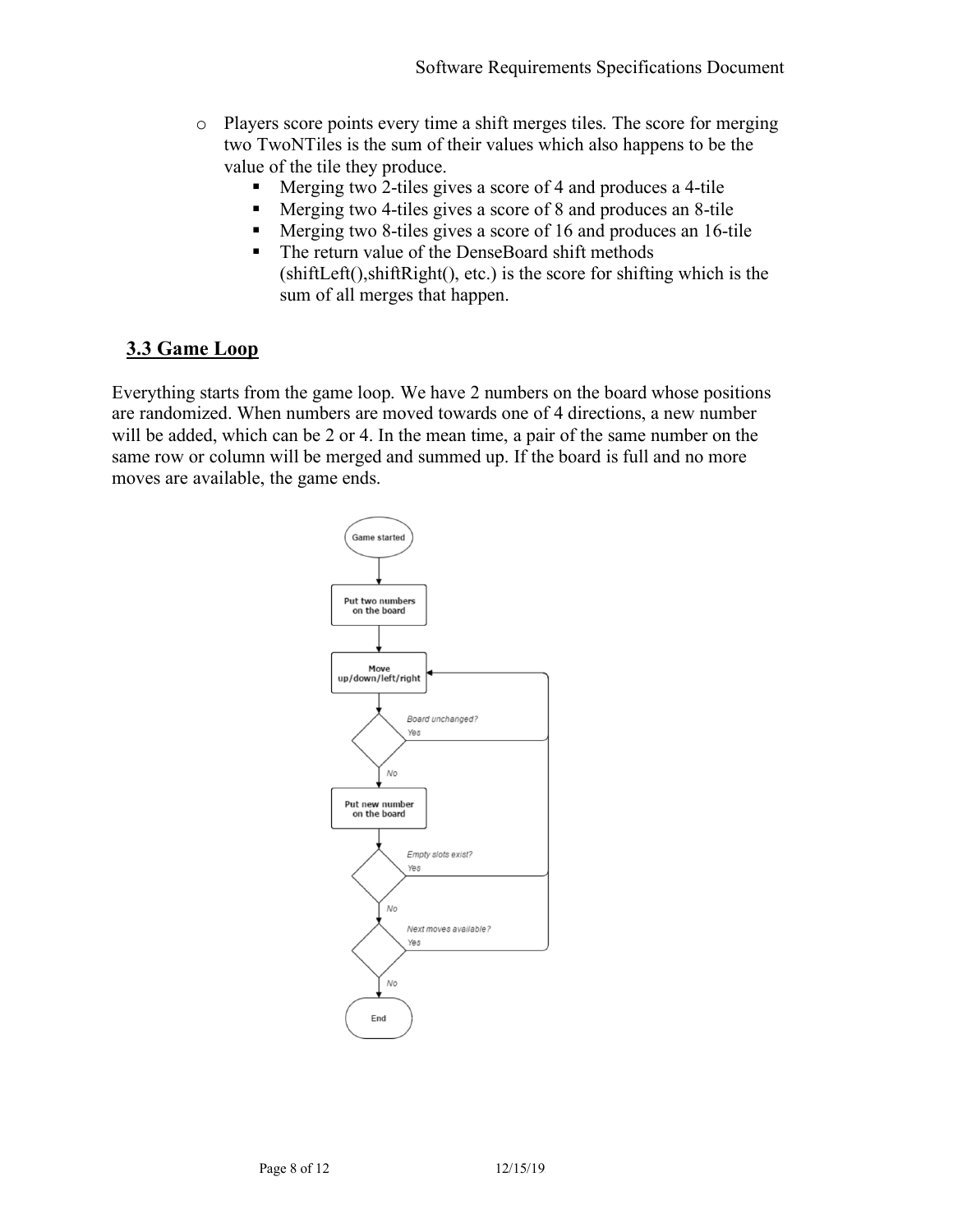## **3.4 The Four Moves**

Moving the numbers on the same row or column can be broken down into two phases:

- 1. Merge and sum up every pair of same nearby numbers, or same numbers that are not interrupted by other numbers.
- 2. Move remaining numbers toward the direction.



- *MoveLeft* is the most simple one to implement. We have a method that operates a row where phase one is scanning and summing up every pair of same numbers, and phase two is moving the remaining numbers to the left.
- MoveRight is very similar to MoveLeft where two for-loops operate oppositely.
- *MoveUp* and *MoveDown* is either vertical or horizontal.

## **3.5 Game Over Check**

There are various ways to check whether the game has reached the end because of no more valid moves.

• In this implementation, we adopt the most simple way in which we copy the original board state to another instance and check if the four moves can modify the new array.

### **3.6 Performance Requirements**

This subsection specifies both the static and the dynamic numerical requirements placed on the software or on human interaction with the software, as a whole. Static numerical requirements may include:

- One terminal to be supported
- One user to be supported
- The AI in its default configuration (max search depth of 8) takes anywhere from 10ms to 200ms to execute a move, depending on the complexity of the board position. In testing, the AI achieves an average move rate of 5-10

## An Example of Moving Left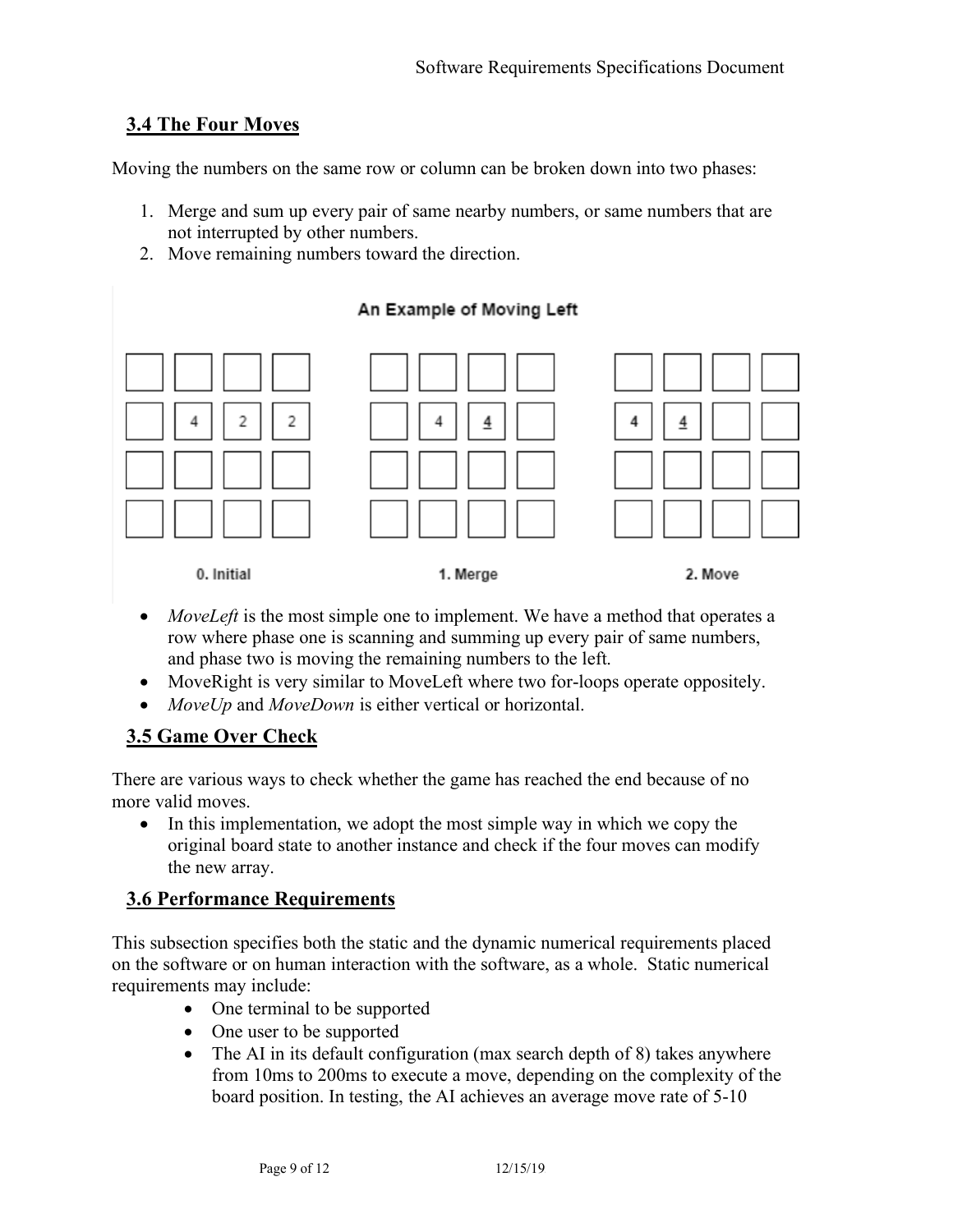moves per second over the course of an entire game. If the search depth is limited to 6 moves, the AI can easily execute 20+ moves per second.

## **3.7 Logical Database Requirements**

This section specifies the logical requirements for any information that is to be placed into a database. This may include:

- Swipe user input.
- Used every play user makes.
- Acessible by swipe or L-R-U-D arrows

## **3.8 Design Constraints**

### **3.8.1 Standards Compliance**

• No existing federal or regulatory constraints.

## **3.9 Software System Attributes**

### **3.9.1 Availability**

- System runs only infrequently on-demand.
- The system shall allow users to restart the application after failure with the loss of available empty tiles.

### **3.9.2 Security**

- No cryptographic techniques
- No restricted communications between areas of the program

### **3.9.3 Portability**

Attributes of software that relate to the ease of porting the software to other host machines and/or operating systems. This may include:

- 0% of components with host-dependent code
- $\bullet$  0% of code that is host dependent
- Java is the proven portable language
- Android and iOS operating system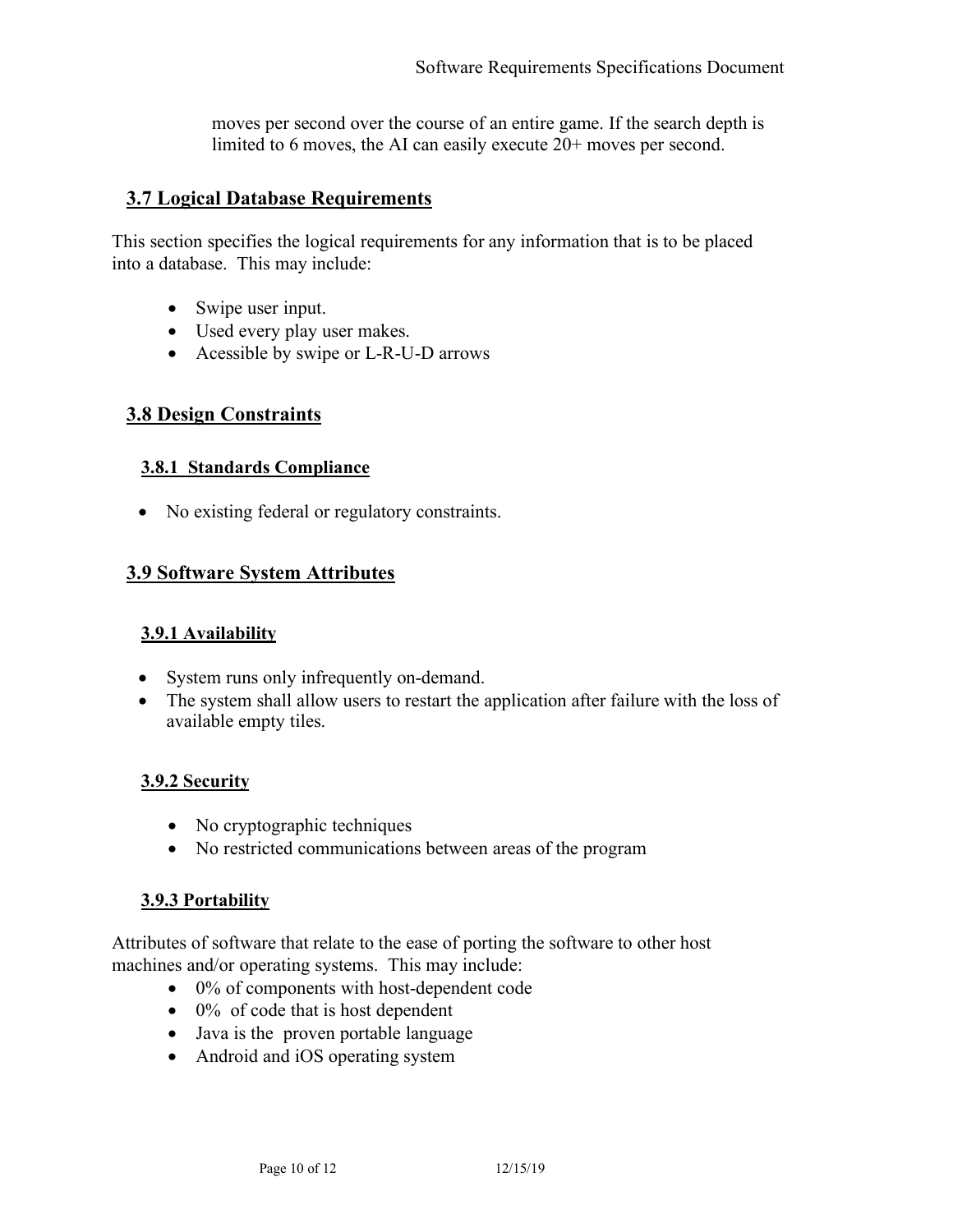#### **Change Management Process**

Change Management includes the following processes:

- 1. Change Logging
- 2. Change Review
- 3. Change Assessment and Planning
- 4. Change Approval
- 5. Coordinate Change Implementation
- 6. Change Evaluation and Closure
- 7. Emergency Change Handling

The following graphic depicts a simplified Change Management flow:



The emergency change process differs from a normal change process in:

- Approval is given by the authorized Emergency Change Approvers rather than waiting for a regular CAB meeting
- Testing may be reduced or in extreme cases eliminated, if necessary to deliver change immediately
- Updating of the change request and configuration data may be deferred, until normal business hours

Emergency Changes require:

- Technical Change Approver review and approval
- Submission of a Change Request within one business day after the is

#### **4.1 Change Management Process**